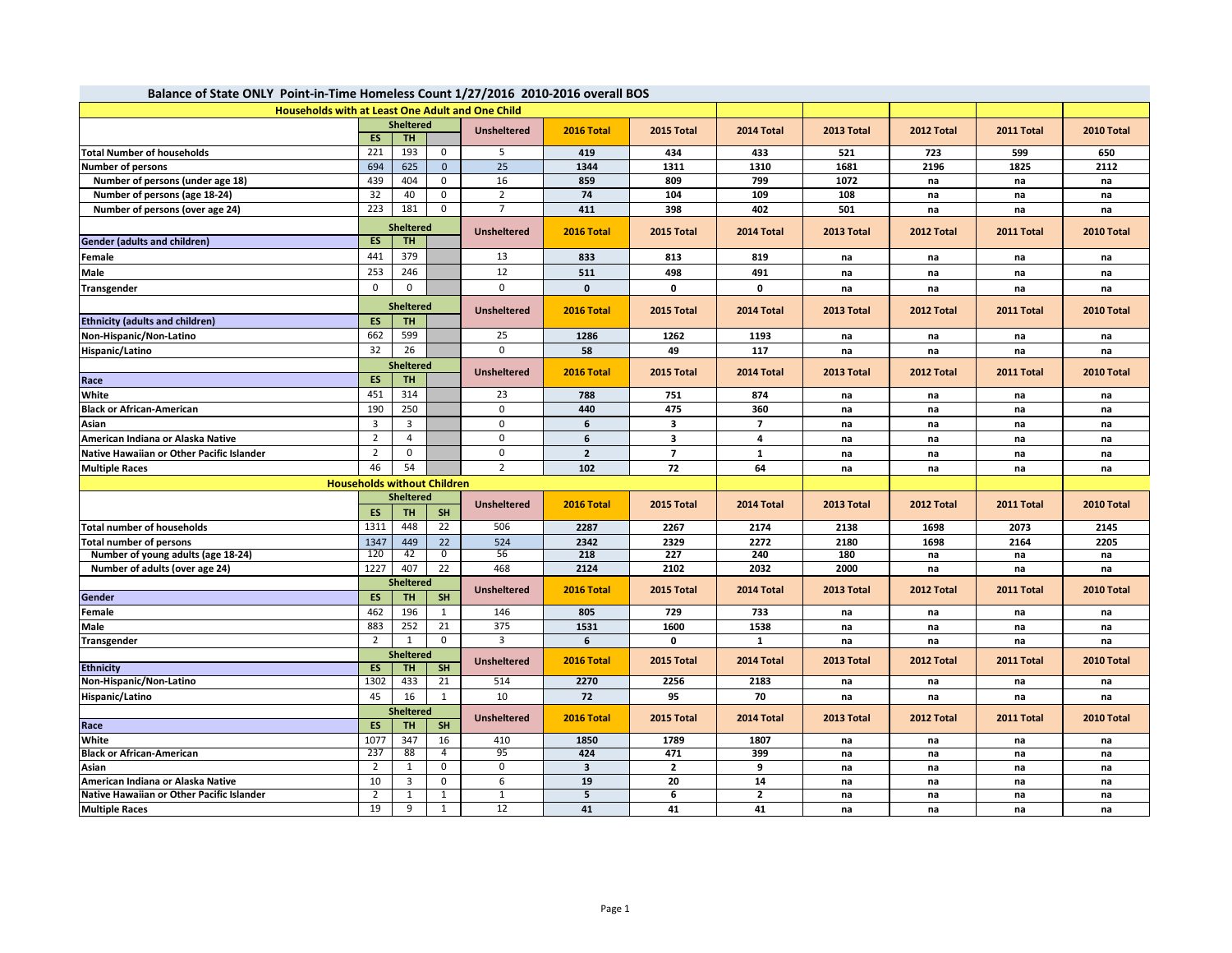| Households with Only Children (under age 18)                              |                  |                  |  |                    |                         |              |                         |            |            |            |            |
|---------------------------------------------------------------------------|------------------|------------------|--|--------------------|-------------------------|--------------|-------------------------|------------|------------|------------|------------|
|                                                                           | <b>Sheltered</b> |                  |  | <b>Unsheltered</b> | 2016 Total              | 2015 Total   | 2014 Total              | 2013 Total | 2012 Total | 2011 Total | 2010 Total |
|                                                                           | ES               | TH.              |  |                    |                         |              |                         |            |            |            |            |
| Total number of households                                                | 23               | 1                |  | 1                  | 25                      | 24           | $\overline{7}$          | 15         | 33         | na         | na         |
| Total number of children (under age 18)                                   | 23               | $\mathbf{1}$     |  | $\mathbf{1}$       | 25                      | 24           | $\overline{7}$          | 17         | 65         | na         | na         |
|                                                                           |                  | <b>Sheltered</b> |  | <b>Unsheltered</b> | 2016 Total              | 2015 Total   | 2014 Total              | 2013 Total | 2012 Total | 2011 Total | 2010 Total |
| Gender                                                                    | ES               | <b>TH</b>        |  |                    |                         |              |                         |            |            |            |            |
| Female                                                                    | 11               | $\mathbf{1}$     |  | $\mathbf 0$        | 12                      | 11           | 4                       | na         | na         | na         | na         |
| Male                                                                      | 11               | $\mathbf 0$      |  | $\mathbf{1}$       | $12$                    | 13           | 3                       | na         | na         | na         | na         |
| Transgender                                                               | 1                | $\mathbf 0$      |  | $\mathbf 0$        | $\mathbf{1}$            | $\mathbf 0$  | 0                       | na         | na         | na         | na         |
|                                                                           |                  | Sheltered        |  | <b>Unsheltered</b> | 2016 Total              | 2015 Total   | 2014 Total              | 2013 Total | 2012 Total | 2011 Total | 2010 Total |
| <b>Ethnicity (adults and children)</b>                                    | ES               | <b>TH</b>        |  |                    |                         |              |                         |            |            |            |            |
| Non-Hispanic/Non-Latino                                                   | 21               | $\mathbf{1}$     |  | $\mathbf{1}$       | 23                      | 23           | 6                       | na         | na         | na         | na         |
| Hispanic/Latino                                                           | $\overline{2}$   | $\mathbf 0$      |  | $\Omega$           | $\overline{2}$          | $\mathbf{1}$ | $\mathbf{1}$            | na         | na         | na         | na         |
|                                                                           |                  | <b>Sheltered</b> |  | <b>Unsheltered</b> | 2016 Total              | 2015 Total   | 2014 Total              | 2013 Total | 2012 Total | 2011 Total | 2010 Total |
| Race                                                                      | <b>ES</b>        | <b>TH</b>        |  |                    |                         |              |                         |            |            |            |            |
| White                                                                     | 18               | $\mathbf{1}$     |  | $\mathbf 0$        | 19                      | 8            | 5                       | na         | na         | na         | na         |
| <b>Black or African-American</b>                                          | 5                | $\mathbf 0$      |  | $\mathbf{1}$       | 6                       | 15           | $\mathbf{2}$            | na         | na         | na         | na         |
| Asian                                                                     | 0                | $\mathbf 0$      |  | $\pmb{0}$          | $\mathbf{0}$            | $\mathbf 0$  | $\mathbf 0$             | na         | na         | na         | na         |
| American Indiana or Alaska Native                                         | $\Omega$         | $\Omega$         |  | $\Omega$           | $\mathbf{0}$            | 0            | 0                       | na         | na         | na         | na         |
| Native Hawaiian or Other Pacific Islander                                 | $\mathbf 0$      | $\mathbf 0$      |  | $\mathbf 0$        | $\mathbf{0}$            | $\mathbf 0$  | $\mathbf 0$             | na         | na         | na         | na         |
| <b>Multiple Races</b>                                                     | $\Omega$         | $\Omega$         |  | $\overline{0}$     | $\mathbf{0}$            | $\mathbf{1}$ | 0                       | na         | na         | na         | na         |
| Veterans Households with at Least One adult and One child - Subpopulation |                  |                  |  |                    |                         |              |                         |            |            |            |            |
|                                                                           |                  | <b>Sheltered</b> |  | <b>Unsheltered</b> | 2016 Total              | 2015 Total   | 2014 Total              | 2013 Total | 2012 Total | 2011 Total | 2010 Total |
|                                                                           | ES               | TH               |  |                    |                         |              |                         |            |            |            |            |
| <b>Total number of households</b>                                         | 8                | $\mathbf 0$      |  | $\mathbf 0$        | 8                       | 5            | $\overline{7}$          | na         | na         | na         | na         |
| <b>Total number of persons</b>                                            | 24               | $\mathbf 0$      |  | $\mathbf 0$        | 24                      | 14           | 27                      | na         | na         | na         | na         |
| <b>Total number of veterans</b>                                           | 8                | $\mathbf 0$      |  | $\mathbf 0$        | 8                       | 5            | 8                       | na         | na         | na         | na         |
|                                                                           |                  | <b>Sheltered</b> |  | <b>Unsheltered</b> | 2016 Total              | 2015 Total   | 2014 Total              | 2013 Total | 2012 Total | 2011 Total | 2010 Total |
| Gender (veterans only)                                                    | <b>ES</b>        | <b>TH</b>        |  |                    |                         |              |                         |            |            |            |            |
| Female                                                                    | 5                | $\mathbf 0$      |  | $\mathbf 0$        | 5                       | 1            | 4                       | na         | na         | na         | na         |
| Male                                                                      | 3                | 0                |  | $\mathbf 0$        | $\overline{\mathbf{3}}$ | 4            | 4                       | na         | na         | na         | na         |
| Transgender                                                               | 0                | $\mathbf 0$      |  | $\mathbf 0$        | $\mathbf{0}$            | 0            | 0                       | na         | na         | na         | na         |
|                                                                           |                  | Sheltered        |  | <b>Unsheltered</b> | 2016 Total              | 2015 Total   | 2014 Total              | 2013 Total | 2012 Total | 2011 Total | 2010 Total |
| <b>Ethnicity (veterans only)</b>                                          | <b>ES</b>        | <b>TH</b>        |  |                    |                         |              |                         |            |            |            |            |
| Non-Hispanic/Non-Latino                                                   | 8                | $\mathbf 0$      |  | 0                  | 8                       | 5            | 5                       | na         | na         | na         | na         |
| Hispanic/Latino                                                           | $\Omega$         | $\Omega$         |  | $\Omega$           | $\mathbf{0}$            | 0            | $\overline{\mathbf{3}}$ | na         | na         | na         | na         |
|                                                                           |                  | <b>Sheltered</b> |  | <b>Unsheltered</b> | 2016 Total              | 2015 Total   | 2014 Total              | 2013 Total | 2012 Total | 2011 Total | 2010 Total |
| Race (veterans only)                                                      | ES               | <b>TH</b>        |  |                    |                         |              |                         |            |            |            |            |
| White                                                                     | $\overline{7}$   | $\mathbf 0$      |  | $\mathbf 0$        | $\overline{7}$          | 4            | 5                       | na         | na         | na         | na         |
| <b>Black or African-American</b>                                          | $\mathbf{1}$     | $\mathbf 0$      |  | $\mathbf 0$        | $\mathbf{1}$            | 1            | $\overline{\mathbf{2}}$ | na         | na         | na         | na         |
| Asian                                                                     | $\mathbf 0$      | $\mathbf 0$      |  | $\overline{0}$     | $\mathbf{0}$            | $\mathbf 0$  | $\mathbf 0$             | na         | na         | na         | na         |
| American Indiana or Alaska Native                                         | $\mathbf 0$      | $\mathbf 0$      |  | $\mathbf 0$        | $\mathbf{0}$            | $\mathbf 0$  | $\mathbf{1}$            | na         | na         | na         | na         |
| Native Hawaiian or Other Pacific Islander                                 | $\Omega$         | $\Omega$         |  | $\mathbf 0$        | $\mathbf{0}$            | $\mathbf{0}$ | 0                       | na         | na         | na         | na         |
| <b>Multiple Races</b>                                                     | $\mathbf 0$      | $\Omega$         |  | $\Omega$           | $\mathbf{0}$            | 0            | 0                       | na         | na         | na         | na         |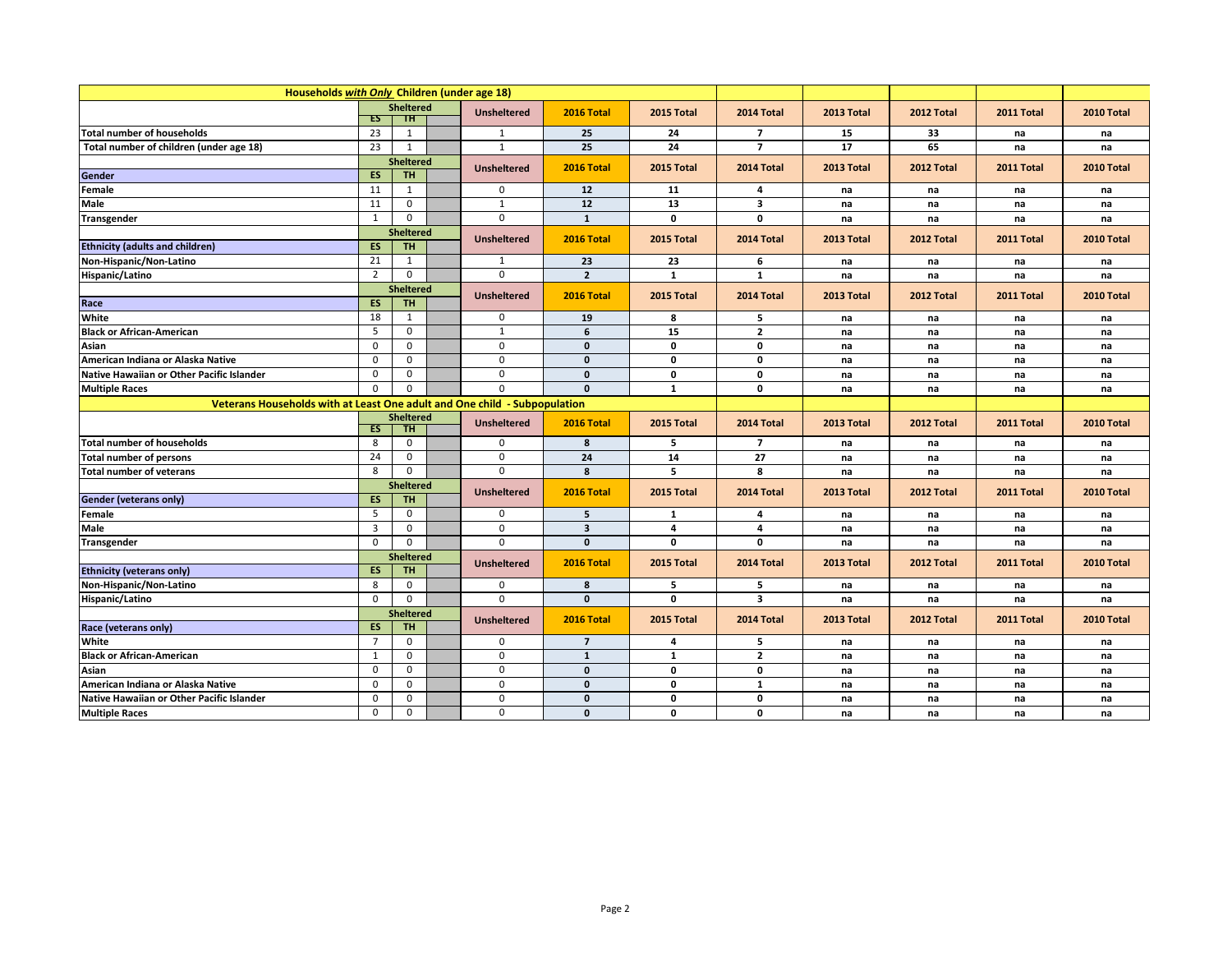|                                                       | Veteran Households without children - Subpopulation |                  |                |                          |                         |                         |              |            |            |            |            |
|-------------------------------------------------------|-----------------------------------------------------|------------------|----------------|--------------------------|-------------------------|-------------------------|--------------|------------|------------|------------|------------|
|                                                       |                                                     | <b>Sheltered</b> |                | <b>Unsheltered</b>       | 2016 Total              | 2015 Total              | 2014 Total   | 2013 Total | 2012 Total | 2011 Total | 2010 Total |
|                                                       | <b>ES</b>                                           | <b>TH</b>        | SH             |                          |                         |                         |              |            |            |            |            |
| <b>Total number of households</b>                     | 110                                                 | 103              | 22             | 39                       | 274                     | 340                     | 284          | na         | na         | na         | na         |
| <b>Total number of persons</b>                        | 111                                                 | 103              | 22             | 41                       | 277                     | 344                     | 284          | na         | na         | na         | na         |
| Total number of veterans                              | 110                                                 | 103              | 22             | 40                       | 275                     | 340                     | 284          | na         | 249        | 365        | 348        |
|                                                       |                                                     | <b>Sheltered</b> |                | <b>Unsheltered</b>       | 2016 Total              | 2015 Total              | 2014 Total   | 2013 Total | 2012 Total | 2011 Total | 2010 Total |
| Gender (veterans only)                                | <b>ES</b>                                           | <b>TH</b>        | <b>SH</b>      |                          |                         |                         |              |            |            |            |            |
| Female                                                | $\overline{4}$                                      | $\overline{4}$   | 1              | $\overline{2}$           | 11                      | 17                      | 21           | na         | na         | na         | na         |
| Male                                                  | 106                                                 | 99               | 21             | 38                       | 264                     | 323                     | 264          | na         | na         | na         | na         |
| Transgender                                           | $\mathbf 0$                                         | 0                | 0              | $\Omega$                 | $\mathbf 0$             | $\mathbf 0$             | $\mathbf{0}$ | na         | na         | na         | na         |
|                                                       |                                                     | <b>Sheltered</b> |                | <b>Unsheltered</b>       | 2016 Total              | 2015 Total              | 2014 Total   | 2013 Total | 2012 Total | 2011 Total | 2010 Total |
| <b>Ethnicity (veterans only)</b>                      | <b>ES</b>                                           | <b>TH</b>        | <b>SH</b>      |                          |                         |                         |              |            |            |            |            |
| Non-Hispanic/Non-Latino                               | 107                                                 | 100              | 21             | 39                       | 267                     | 332                     | 274          | na         | na         | na         | na         |
| Hispanic/Latino                                       | $\overline{3}$                                      | $\overline{3}$   | 1              | $\mathbf{1}$             | 8                       | 8                       | 10           | na         | na         | na         | na         |
|                                                       |                                                     | <b>Sheltered</b> |                | <b>Unsheltered</b>       | 2016 Total              | 2015 Total              | 2014 Total   | 2013 Total | 2012 Total | 2011 Total | 2010 Total |
| Race (veterans only)                                  | <b>ES</b>                                           | <b>TH</b>        | <b>SH</b>      |                          |                         |                         |              |            |            |            |            |
| White                                                 | 81                                                  | 84               | 16             | 32                       | 213                     | 255                     | 209          | na         | na         | na         | na         |
| <b>Black or African-American</b>                      | 25                                                  | 16               | $\overline{4}$ | $\overline{7}$           | 52                      | 70                      | 53           | na         | na         | na         | na         |
| Asian                                                 | $\mathbf 0$                                         | 0                | 0              | 0                        | $\mathbf 0$             | $\mathbf{1}$            | 0            | na         | na         | na         | na         |
| American Indiana or Alaska Native                     | 1                                                   | $\overline{2}$   | $\mathbf 0$    | $\mathbf 0$              | $\overline{\mathbf{3}}$ | $\overline{\mathbf{3}}$ | $\mathbf 0$  | na         | na         | na         | na         |
| Native Hawaiian or Other Pacific Islander             | $\mathbf{1}$                                        | $\mathbf 0$      | $\mathbf{1}$   | $\mathbf 0$              | $\overline{2}$          | $\mathbf{2}$            | $\mathbf 0$  | na         | na         | na         | na         |
| <b>Multiple Races</b>                                 | 2                                                   | $\mathbf{1}$     | 1              | $\mathbf{1}$             | 5                       | 9                       | 22           | na         | na         | na         | na         |
| <b>Unaccompanied Youth Households - Subpopulation</b> |                                                     |                  |                |                          |                         |                         |              |            |            |            |            |
|                                                       |                                                     | <b>Sheltered</b> |                |                          | 2016 Total              | 2015 Total              | 2014 Total   | 2013 Total | 2012 Total | 2011 Total | 2010 Total |
|                                                       | ES.                                                 | <b>TH</b>        | <b>SH</b>      | <b>Unsheltered</b>       |                         |                         |              |            |            |            |            |
| Total number of unaccompanied youth households        | 140                                                 | 43               | $\mathbf 0$    | 55                       | 238                     | 242                     | above        | above      | na         | na         | na         |
| Total number of unaccompanied youth                   | 143                                                 | 43               | $\mathbf{0}$   | 57                       | 243                     | 243                     | above        | above      | na         | na         | na         |
| Number of unaccompanied youth (under 18)              | 23                                                  | $\mathbf{1}$     | $\mathbf 0$    | $\mathbf{1}$             | 25                      | 24                      | na           | na         | 42         | 18         | 74         |
| Number of unaccompanied youth                         |                                                     |                  |                |                          |                         |                         |              |            |            |            |            |
| $(18-24)$                                             | 120                                                 | 42               | $\mathbf 0$    | 56                       | 218                     | 219                     | na           | na         | na         | na         | na         |
|                                                       |                                                     | <b>Sheltered</b> |                |                          |                         |                         |              |            |            |            |            |
| Gender(unaccompanied youth)                           | <b>ES</b>                                           | <b>TH</b>        | <b>SH</b>      | <b>Unsheltered</b>       | 2016 Total              | 2015 Total              | 2014 Total   | 2013 Total | 2012 Total | 2011 Total | 2010 Total |
| Female                                                | 71                                                  | 29               | 0              | 24                       | 124                     | ΝA                      | na           | na         | na         | na         | na         |
| Male                                                  | 70                                                  | 13               | $\mathbf 0$    | 32                       | 115                     | <b>NA</b>               | na           | na         | na         | na         | na         |
| Transgender                                           | $\overline{2}$                                      | $\mathbf{1}$     | $\mathbf 0$    | $\mathbf{1}$             | $\overline{4}$          | <b>NA</b>               | na           | na         | na         | na         | na         |
|                                                       |                                                     | <b>Sheltered</b> |                |                          |                         |                         |              |            |            |            |            |
| Ethnicity (unaccompanied youth)                       | ES                                                  | <b>TH</b>        | <b>SH</b>      | <b>Unsheltered</b>       | 2016 Total              | 2015 Total              | 2014 Total   | 2013 Total | 2012 Total | 2011 Total | 2010 Total |
| Non-Hispanic/Non-Latino                               | 135                                                 | 39               | $\mathbf 0$    | 55                       | 229                     | ΝA                      | na           | na         | na         | na         | na         |
| Hispanic/Latino                                       | 8                                                   | $\overline{4}$   | $\Omega$       | $\overline{\phantom{a}}$ | 14                      | <b>NA</b>               | na           | na         | na         | na         | na         |
|                                                       |                                                     | <b>Sheltered</b> |                |                          |                         |                         |              |            |            |            |            |
| Race (unaccompanied youth)                            | ES                                                  | <b>TH</b>        | <b>SH</b>      | <b>Unsheltered</b>       | 2016 Total              | 2015 Total              | 2014 Total   | 2013 Total | 2012 Total | 2011 Total | 2010 Total |
| White                                                 | 110                                                 | 31               | $\mathbf 0$    | 47                       | 188                     | <b>NA</b>               | na           | na         | na         | na         | na         |
| <b>Black or African-American</b>                      | 30                                                  | 12               | $\mathbf 0$    | 9                        | 51                      | <b>NA</b>               | na           | na         | na         | na         | na         |
| Asian                                                 | $\mathbf 0$                                         | 0                | $\mathbf 0$    | $\mathbf 0$              | $\mathbf 0$             | <b>NA</b>               | na           | na         | na         | na         | na         |
| American Indiana or Alaska Native                     | 0                                                   | $\Omega$         | $\mathbf 0$    | $\mathbf 0$              | $\mathbf 0$             | <b>NA</b>               | na           | na         | na         | na         | na         |
| Native Hawaiian or Other Pacific Islander             | 0                                                   | $\mathbf 0$      | $\mathbf 0$    | $\mathbf 0$              | 0                       | <b>NA</b>               | na           | na         | na         | na         | na         |
| <b>Multiple Races</b>                                 | 3                                                   | 0                | $\mathbf 0$    | $\mathbf{1}$             | $\overline{4}$          | <b>NA</b>               | na           | na         | na         | na         | na         |